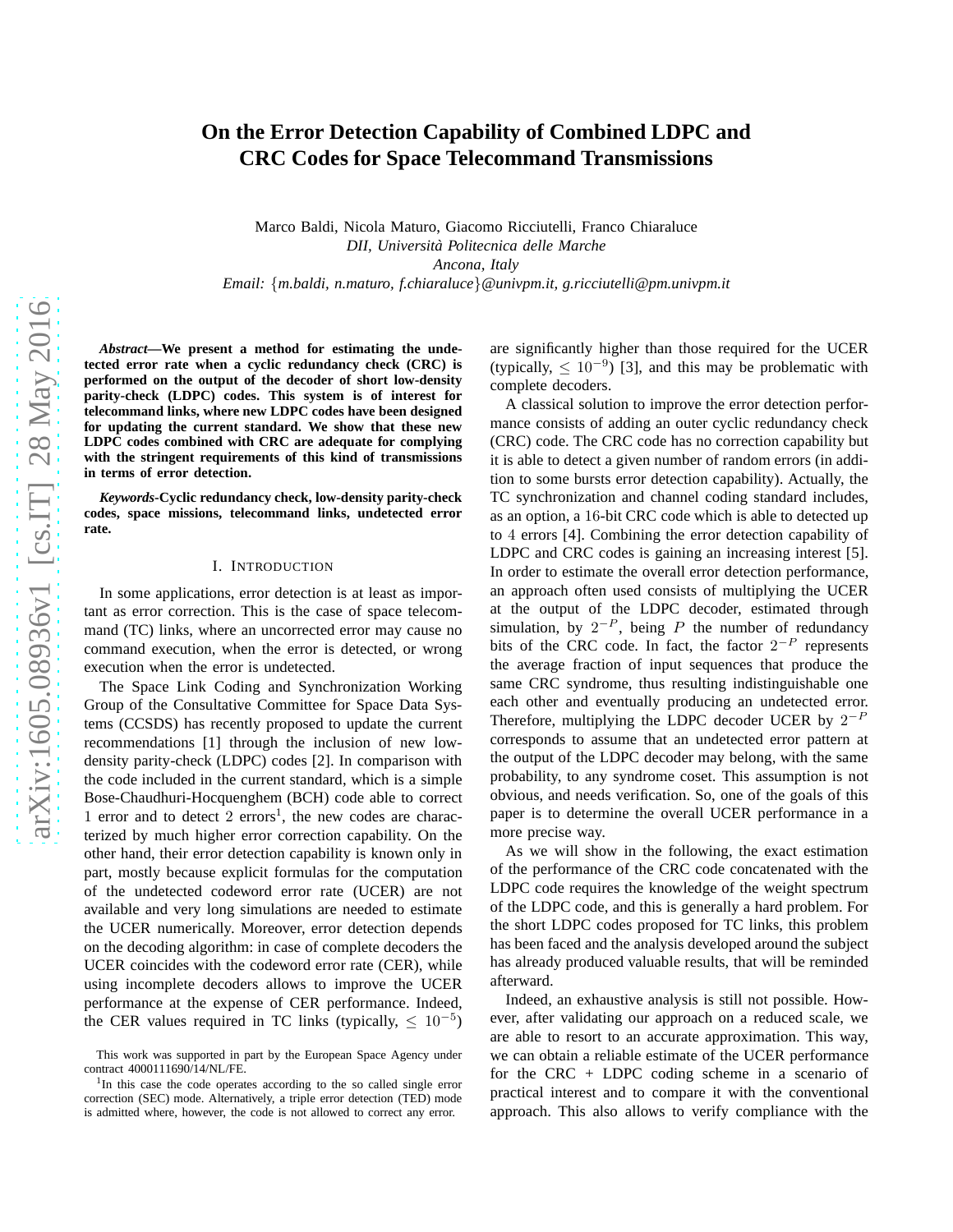error detection requirements of space TC links, which is another important goal of this study.

The organization of the paper is as follows. In Section II we describe the considered scheme and evaluate its CER/UCER performance in absence of CRC. In Section III we introduce our analysis method and apply it to a toy example as well as to the LDPC codes of interest for TC links. Finally, Section IV concludes the paper.

## II. DESCRIPTION OF THE CODING SCHEME

The considered encoding scheme is schematically shown in Fig. 1. According to the standard  $[1]$ , the S bits at the output of the CRC, with  $64 \leq S \leq 8192$ , form the payload of a variable-length transfer frame (TF), which is then divided into  $N = \lceil \frac{S}{k} \rceil$  blocks, with k properly chosen. Stuffing is used to complete the N-th block, if necessary. Then, each of these blocks is encoded by using a block code  $C(n, k)$ , where n is the codeword length. The codewords pattern at the output of the parallel to serial (P/S) converter is sent to another block which adds start and tail sequences, that are introduced for aiding synchronization at the receiver side. These sequences, however, have no role in the present analysis and are therefore omitted. At the receiver, the scheme is dual, that is, the received pattern is divided into N blocks and each of them is decoded separately from the others. The S bits at the output, after having eliminated the stuffing bits (if present), are then sent to the CRC for integrity checking.

The CRC code is defined by the following generator polynomial [4]

$$
g_{CRC}^{(16)}(x) = x^{16} + x^{12} + x^5 + 1.
$$
 (1)

Regarding  $C(n, k)$ , the current standard uses a BCH code with  $n = 63$  and  $k = 56$ , which means that the rate is  $R = 56/63$ . The new LDPC codes, instead, have  $R = 1/2$ and  $k = 64$  or  $k = 256$ . In this paper, we mainly focus on the shortest LDPC(128, 64) code, though the analysis could be repeated for the longest one.

The parity-check matrix of the LDPC(128, 64) code can be obtained starting from the base matrix  $[A|B]$ , with [2]:

$$
\mathbf{A} = \begin{bmatrix} \mathbf{I}_M + \mathbf{\Phi}^7 & \mathbf{\Phi}^2 & \mathbf{\Phi}^{14} & \mathbf{\Phi}^6 \\ \mathbf{\Phi}^6 & \mathbf{I}_M + \mathbf{\Phi}^{15} & \mathbf{\Phi}^0 & \mathbf{\Phi}^1 \\ \mathbf{\Phi}^4 & \mathbf{\Phi}^1 & \mathbf{I}_M + \mathbf{\Phi}^{15} & \mathbf{\Phi}^{14} \\ \mathbf{\Phi}^0 & \mathbf{\Phi}^1 & \mathbf{I}_M + \mathbf{\Phi}^{15} & \mathbf{\Phi}^{14} \\ \mathbf{\Phi}^0 & \mathbf{\Phi}^1 & \mathbf{I}_M & \mathbf{\Phi}^9 & \mathbf{I}_M + \mathbf{\Phi}^{13} \end{bmatrix},
$$

$$
\mathbf{B} = \begin{bmatrix} \mathbf{0}_M & \mathbf{\Phi}^0 & \mathbf{\Phi}^{13} & \mathbf{I}_M \\ \mathbf{I}_M & \mathbf{0}_M & \mathbf{\Phi}^0 & \mathbf{\Phi}^7 \\ \mathbf{\Phi}^{11} & \mathbf{I}_M & \mathbf{0}_M & \mathbf{\Phi}^3 \\ \mathbf{\Phi}^{14} & \mathbf{\Phi}^1 & \mathbf{I}_M & \mathbf{0}_M \end{bmatrix}.
$$
 (2)

According to (2), the parity-check matrix is formed by  $M \times$ M submatrices where  $M = k/4 = n/8$ .  $\mathbf{I}_M$  and  $\mathbf{0}_M$  are the  $M \times M$  identity and zero matrices, respectively, and  $\Phi$  is the first right circular shift of  $I_M$ . Explicitly, this means that  $\Phi$  has a non-zero entry at row i and column j iff  $j = i + 1$ 



Figure 1. Block scheme of the considered encoder.



Figure 2. CER performance of the LDPC(128, 64) code with BPSK modulated transmission over the AWGN channel and different decoding algorithms.

mod M. Consequently,  $\Phi^2$  is the second right circular shift of  $I_M$ , that is,  $\Phi^2$  has a non-zero entry at row i and column j iff  $j = i + 2 \mod M$ , and so on. Obviously,  $\mathbf{\Phi}^0 = \mathbf{I}_M$ . The ⊕ operator indicates modulo-2 addition.

We have widely investigated the performance of this code over the AWGN channel, by considering binary phase shift keying (BPSK) modulation and using a variety of decoding algorithms. In Fig. 2, for example, we report the performance of three incomplete decoders exploiting iterative algorithms, namely, sum-product algorithm based on log-likelihood ratios (SPA-LLR) [6], min-sum (MS) [7] and normalized minsum (NMS) [8], and one complete decoder, based on the so called most reliable basis (MRB) algorithm [9]. As evident from the figure, the complete decoder provides a significant gain with respect to the incomplete decoders, in terms of CER. Explicitly, the SNR (expressed as the ratio between the energy per bit  $E_b$  and the one-side spectral density of the thermal noise  $N_0$ ) required to achieve CER =  $10^{-5}$  is  $E_b/N_0 \approx 3.6$  dB for the MRB algorithm and  $E_b/N_0 \approx 5.2$ dB for the SPA-LLR (and slightly greater for the other algorithms), therefore the gain achieved by MRB decoding is in the order of 1.6 dB. The figure also includes the so called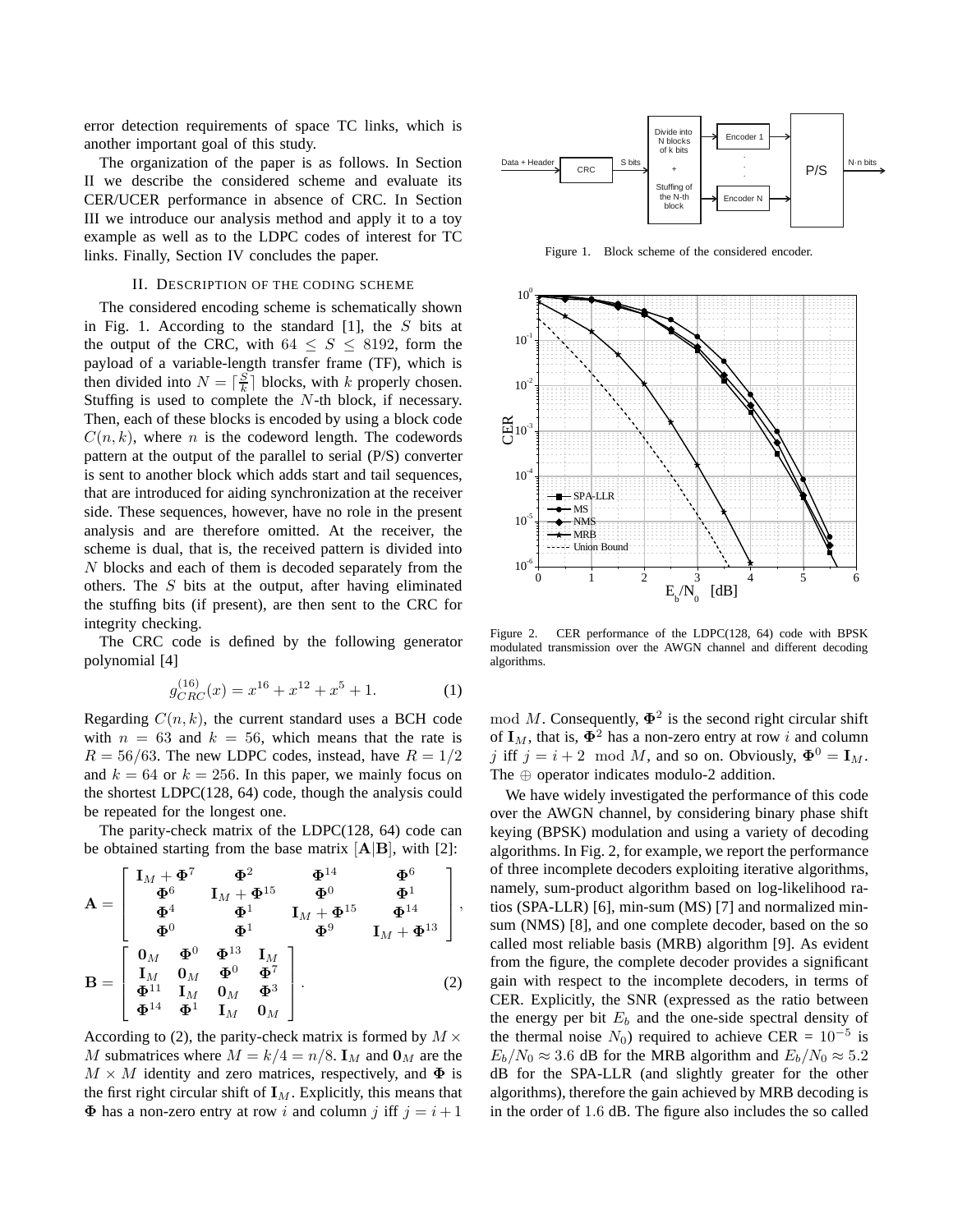union bound curve. This curve provides an upper bound on the error rate of the considered code under maximum likelihood (ML) decoding. The expression of the union bound for the CER (a similar expression can be derived for the bit error rate (BER)) is as follows [10]

$$
\text{CER}_{\text{UB}} = \sum_{w=d_{\text{min}}}^{n} \frac{1}{2} A_w \text{erfc} \sqrt{w R \frac{E_b}{N_0}}
$$
(3)

where  $A_w$  is the weight-w multiplicity, that is, the number of codewords with weight w, and  $d_{\min}$  is the minimum (Hamming) distance of the code  $C(n, k)$ . The first term of the sum, corresponding to  $w = d_{\text{min}}$ , is also known as the "error floor". For sufficiently high values of  $E_b/N_0$  it provides an excellent approximation of the performance of ML decoding.

The evaluation of the union bound requires the knowledge of the weight spectrum of the code. It is known that for LDPC codes this may be a non-trivial task. For the LDPC(128, 64) code, however, much work has been done to circumvent this issue. In particular, the first and most significant terms of the weight distribution for the LDPC(128, 64) code are specified in polynomial form as

$$
A(x)|_{64\times128} = 16x^{14} + 528x^{16} + 5632x^{18} + 35968x^{20} + 123888x^{22} + 364944x^{24} + ...
$$
\n(4)

where the presence of the term  $A_w x^w$  means that there are  $A_w$  codewords with Hamming weight  $w$ . The multiplicities  $A_{14}$ ,  $A_{16}$  and  $A_{18}$  are exact [11]; this part of the weight spectrum has been obtained through computer searches using a carefully tuned "error impulse" technique [12]. The other multiplicities are lower bounds on the actual values and have been obtained by using the approach proposed in [13]. It should be noted that any multiplicity can be expressed as a multiple of 16. This is due to the quasi-cyclic structure of the code, according to which any codeword can be seen as the concatenation of  $\frac{n}{M} = 8$  blocks, each one consisting of M bits. Any cyclic shift by  $1, 2, ..., M - 1$  positions within all blocks of a codeword (block-wise cyclic shift) produces another codeword. Explicitly, also in view of the application of the method we will propose next, this means that, for the LDPC(128, 64) code with  $M = 16$ , codewords are found in groups of 16.

From Fig. 2 we see that, also in comparison with the asymptotic ML behavior, the CER performance of the MRB algorithm is very good: the gap with respect to the union bound curve is about 0.5 dB at CER =  $10^{-5}$ . On the opposite, the iterative algorithms are significantly suboptimal for the considered code. On the other hand, if we pass to consider the UCER performance, the situation is reversed.

Let us consider first the SPA-LLR decoder. During simulations, undetected errors occur as a subset of the whole ensemble of errors. In the expected event that the UCER



Figure 3. UCER performance of the LDPC(128, 64) code with BPSK modulated transmission over the AWGN channel and SPA-LLR and MRB decoding.

assumes very low values, at the SNR of interest, very long simulations are required to find a statistically significant number of undetected errors. More precisely, noting by  $Q_u$ the number of undetected errors found at the output of a simulation that has produced  $Q$  errors in total, the undetected error rate can be estimated as UCER =  $\frac{Q_u}{Q}$ CER. It is evident that, in order to have a sufficiently high statistical confidence, the value of  $Q_u$  must be sufficiently large and, for such a goal, very long simulations are required.

The UCER curve of the LDPC(128, 64) code, under SPA-LLR decoding is shown in Fig. 3. This curve has been obtained by imposing to find 500, 000 erred codewords, as the stopping rule, that is 5, 000 times greater than the standard criterion for example adopted to obtain the CER curves of Fig. 2. In both cases, the maximum number of iterations used was  $I_{max} = 100$ . We see that UCER =  $10^{-9}$ is reached when  $E_b/N_0 \approx 4.8$  dB, that is a value smaller than the working point ( $E_b/N_0 \approx 5.2$  dB) required to satisfy the requirement on the CER.

The figure also shows the UCER curve when using the MRB algorithm. Actually, this curve coincides with that reported in Fig. 2 since, as mentioned, UCER  $=$  CER for this scheme. The curve does not permit to estimate the SNR required to achieve UCER =  $10^{-9}$ . However, by artificially prolonging the curve, under the reasonable assumption that no error floor appears, we can foresee that the SNR required to satisfy the requirement on the UCER cannot be smaller than  $E_b/N_0 \approx 5$  dB. This value is significantly larger than the working point ( $E_b/N_0 \approx 3.6$  dB) required to satisfy the requirement on the CER with the same decoding algorithm. This means that the potential advantage offered by the MRB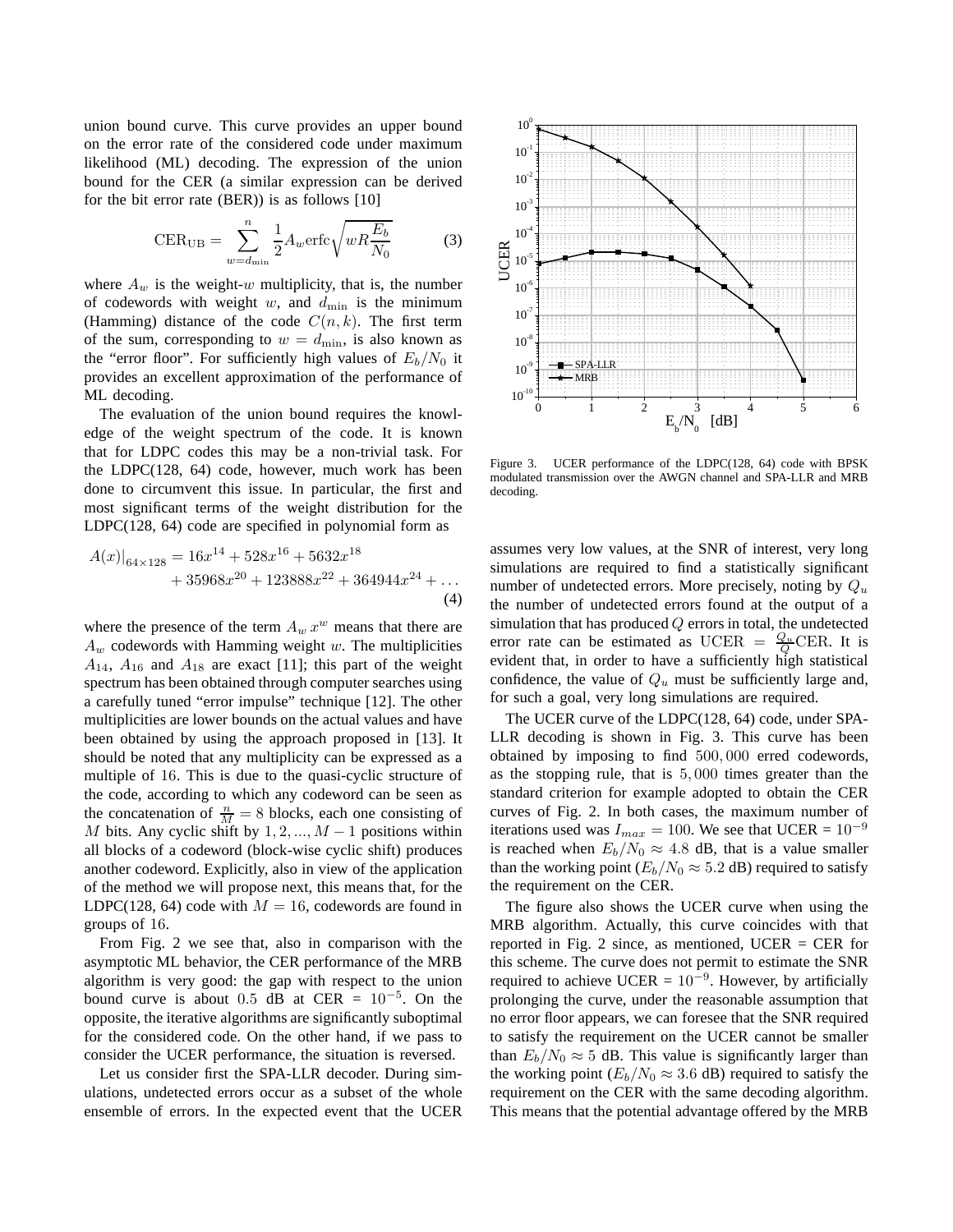algorithm may be frustrated and, wishing to satisfy both constraints (that is, on the CER and the UCER) the system should operate at an SNR comparable with that needed by the SPA-LLR decoder.

In such a scenario, the CRC can play a fundamental role, contributing to improve the UCER performance of the LDPC decoder. For the reasons explained above, the CRC is "mandatory" when adopting the MRB algorithm. However, it is certainly useful also when employing iterative algorithms. So, in the following section we introduce a method for estimating the performance of the outer CRC code which is alternative to the rough approach reminded in the Introduction, and we provide relevant numerical results.

#### III. ANALYSIS OF THE CRC CODE PERFORMANCE

For the sake of simplicity, let us start by considering  $S = 64$  bits, so that the encoded TF consists of only one codeword  $(N = 1)$ . This assumption will be removed in Section III-C. However, it is important to note that it corresponds to a situation of practical interest, occurring in case of short emergency commands.

Let us denote by  $[s|p]$  the information (s) plus CRC redundancy (p) vector, of size  $k$ , representing the correct sequence and by  $[s^*|\mathbf{p}^*]$  an erred one resulting from an undetected error at the output of the LDPC decoder. In the rare cases in which  $p^*$  actually corresponds to the CRC redundancy computed on s<sup>\*</sup>, the error is undetected by the CRC code as well.

Let us denote by  $c(x)$  the polynomial representing the erred codeword at the output of the LDPC decoder. The polynomial representing  $[s^*]p^*]$ , i.e., the first part of  $c(x)$ , can be written as  $m(x) = \sum_{i=0}^{k-1} a_i x^i$ ,  $a_i \in [0,1]$ . If the remainder of the division of  $m(x)$  by  $g_{CRC}(x)$  is zero, then the CRC syndrome check is successful and the error remains undetected; otherwise, the error is detected by the CRC. We call such a procedure "divisibility test". In principle,  $m(x)$ can assume all possible configurations, that is, any possible combination of powers of  $x$ . Actually, We will show next that:

- the codewords at the output of the LDPC decoder when an undetected error occurs have weights concentrated in the neighborhood of a generally low value which depends on the decoding algorithm,
- the divisibility of  $m(x)$  by  $g_{CRC}(x)$  depends on the weight of  $c(x)$ .

The second statement does not agree with the assumption of uniformity, which is at the basis of the multiplying factor  $2^{-P}$  mentioned in the Introduction, and influences the value of the UCER at the CRC output. The remark on the weight of the codewords in case of undetected error is particularly important and, to the best of our knowledge, this is the first time such a phenomenon is explicitly observed.

Let us denote by  $\text{UCER}_{\text{LDPC}_j}$  the value of the UCER at the output of the LDPC decoder due to weight- $j$  codewords (which means that the erred codewords have weight  $j$ ) and by  $\mathrm{UCER}_{\mathrm{CRC}_j}$  the undetected error rate of these codewords by the CRC. The latter is, therefore, a conditional probability. The overall UCER, resulting from the concatenation of the LDPC decoder and the CRC is given by the following expression

$$
\text{UCER} = \sum_{j=d_{\text{min}}}^{n} \text{UCER}_{\text{LDPC}_j} \times \text{UCER}_{\text{CRC}_j}.
$$
 (5)

The values of  $\text{UCER}_{\text{LDPC}_j}$  can be estimated through long simulations, while those of  $\mathrm{UCER}_{\mathrm{CRC}_j}$  can be determined via the polynomial division described above. More precisely, noting by  $L_j$  the number of weight-j codewords for which  $m(x)$  is divisible by  $g_{CRC}(x)$ , we can write

$$
\text{UCER}_{\text{CRC}_j} = \frac{L_j}{A_j} \tag{6}
$$

where, according to (4),  $A_i$  is the weight-j multiplicity.

# *A. Application to a simple code.*

The method described above can be preliminarily applied to an LDPC(32, 16) code. This very short code has been designed by following the same approach, based on protographs, used for the codes to be included in the new standard [2] and described in Section II. It is obviously not significant in the framework of TC links. However, it permits us to perform an exhaustive search of its codewords (whose number is  $2^{16} = 65, 536$ , this way allowing a complete and rigorous evaluation of the terms  $\mathrm{UCER}_{\mathrm{CRC}_j}$  in (6).

The generator polynomial of the CRC code for this example is assumed to be

$$
g_{CRC}^{(8)}(x) = x^8 + x^7 + x^6 + x^4 + x^2 + 1.
$$
 (7)

The complete, exact weight distribution of the code is summarized in the following polynomial

$$
A(x)|_{16\times32} = 4x^4 + 48x^6 + 460x^8
$$
  
+ 1776x<sup>10</sup> + 6684x<sup>12</sup> + 14048x<sup>14</sup> + 19494x<sup>16</sup>  
+ 14048x<sup>18</sup> + 6684x<sup>20</sup> + 1776x<sup>22</sup> + 460x<sup>24</sup>  
+ 48x<sup>26</sup> + 4x<sup>28</sup> + x<sup>32</sup>. (8)

Let us focus on the MRB decoding algorithm, that we use with order 4 (see [14] for details). A similar analysis can be developed for the SPA-LLR, but it is here omitted for saving space. In Fig. 4 we report the UCER curve (coincident, as usual, with the CER curve) decomposed into the contributions due to codewords of different weights. These curves are the result of a Montecarlo simulation; hence, they must be considered as an estimate. In particular, each curve is interrupted at the value of  $E_b/N_0$  above which simulation has not found erred codewords with the specified weight. Weights larger than 14 do not appear, for the same reason. However, their incidence, particularly for not too small values of  $E_b/N_0$ , is expected to be quite negligible.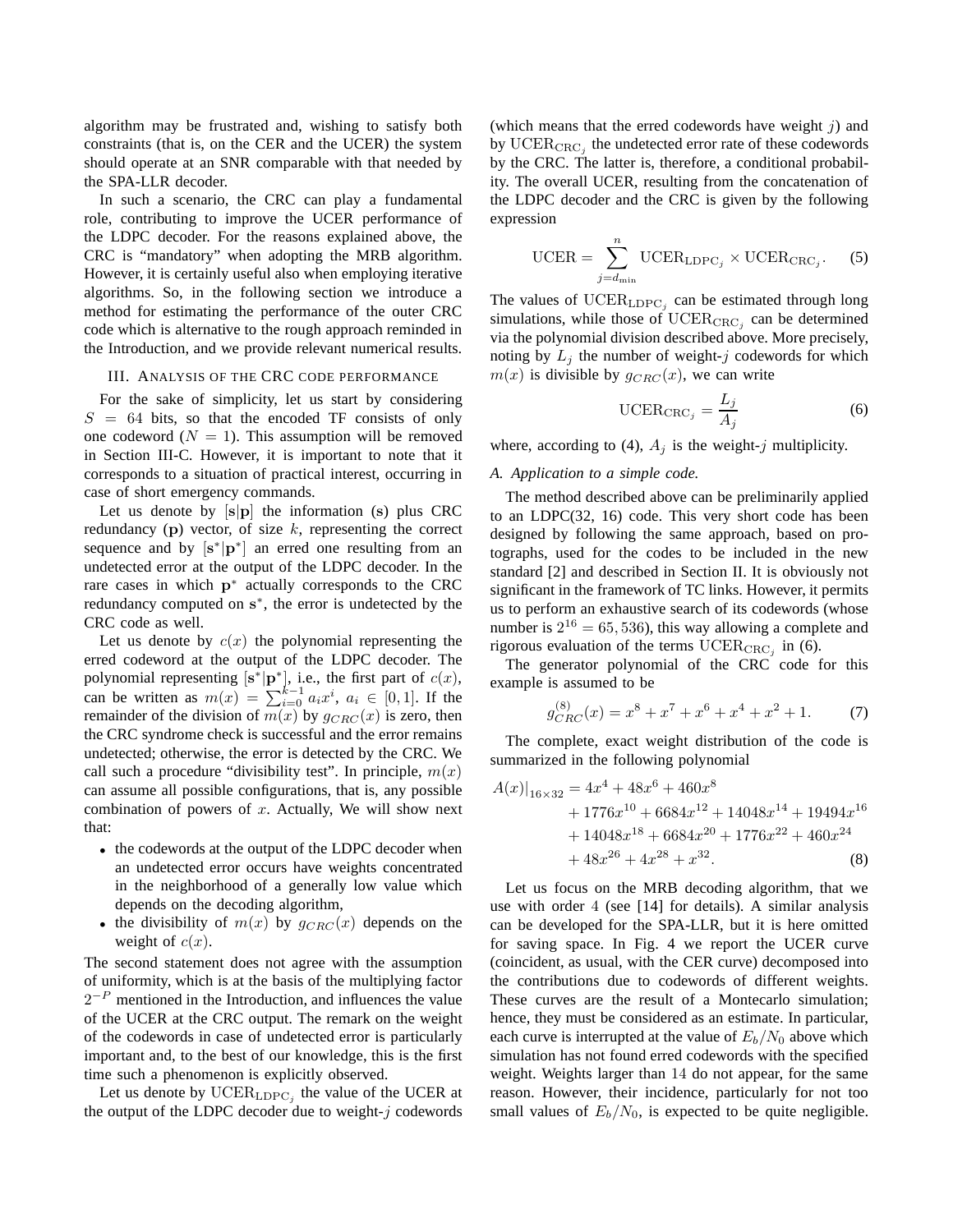

Figure 4. UCER performance of the LDPC(32, 16) code, with detail of individual contributions, by using the MRB algorithm.

Table I NON NULL VALUES OF  $L_i$  for the LDPC(32, 16) CODE.

| ◡<br>- | __ | ᅩ | w | ŦΟ | ∠∪ |  |
|--------|----|---|---|----|----|--|
|        |    |   | ≏ | ີ  | 40 |  |

Indeed, we see that for higher and higher SNR, the major contribution to the UCER comes from the smallest weight codewords (those with weight 4, in particular).

As the weight spectrum of this code is completely known, it is possible to compute exactly the terms  $L_i$ . Those non null are reported in Table I. For  $i = 4, 6, 8, 26, 28, 32$  we have in fact  $L_i = 0$  which means that undetected erred codewords with such weights, at the output of the LDPC decoder, are certainly identified by the CRC and do not contribute to the overall UCER at the receiver output. This is very important since, as seen in Fig. 4, the low-weight codewords are responsible for the major contributions to the UCER at the output of the LDPC decoder, that will be, therefore, significantly smoothed in the presence of the CRC.

Actually, from the values of  $L_i$ , the UCER $_{\text{CRC}_j}$ 's can be determined through (6). Finally, multiplying by the corresponding  $\text{UCER}_{\text{LDPC}_j}$  and summing, according to (5), the UCER curve after application of the LDPC (MRB) decoder and the CRC is that shown in Fig. 5. The curve stops at  $E_b/N_0 = 5.5$  dB, as this is the last simulated point for the codewords with weight  $i = 10$ , which are the first to provide a non null contribution. The figure also shows a comparison with the curve obtainable by using the conventional method, as described in Section I, which consists of multiplying UCER<sub>LDPC</sub> by  $2^{-P} = 2^{-8}$ . We see that the difference between the two curves is significant: for this particular



Figure 5. Estimated overall UCER for the LDPC(32, 16) code with MRB decoding and comparison with the result obtained by the conventional method.

code, the conventional method overestimates the UCER by about two orders of magnitude at high SNRs, which are the most interesting in practice.

# *B. Application to the LDPC(128, 64) code.*

In principle, application of the method to the LDPC(128, 64) code proceeds exactly as described for the shorter code in Section III-A. In this case, however, the number of codewords is  $2^{64} \approx 1.8 \cdot 10^{19}$  and this prevents us from finding all codewords in an acceptable time, as required by the divisibility test. More precisely, we were able to determine all codewords with weight  $i = 14, 16$  and 18 (the same for which the multiplicities in (4) are exact), while for the others we have been able to estimate a subset that, however, is significant enough for our evaluation.

Let us suppose to perform decoding by MRB of order 4. Figure 6 shows the number of erred codewords we have found through simulation, as a function of the codewords weight, for different values of  $E_b/N_0$ , at the output of the MRB decoder. For each SNR point, we have run simulations until finding 100 erred codewords (and, in fact, the columns of the histogram sum to 100). This guarantees a satisfactory confidence level for the error rates here considered. Differently from Fig. 4, we have preferred to decompose the contributions due to different weight codewords by looking at the multiplicities instead of the error rate, as this helps to discuss results. Attention has been focused on the interval  $E_b/N_0 \in [3, 4]$  dB since, according to Fig. 2, this is the region of interest in view of satisfying the constraint on the CER. From the figures we see that, similarly to the shorter code in Section III-A, by increasing the value of  $E_b/N_0$ , the majority of the erred codewords tend to have lower and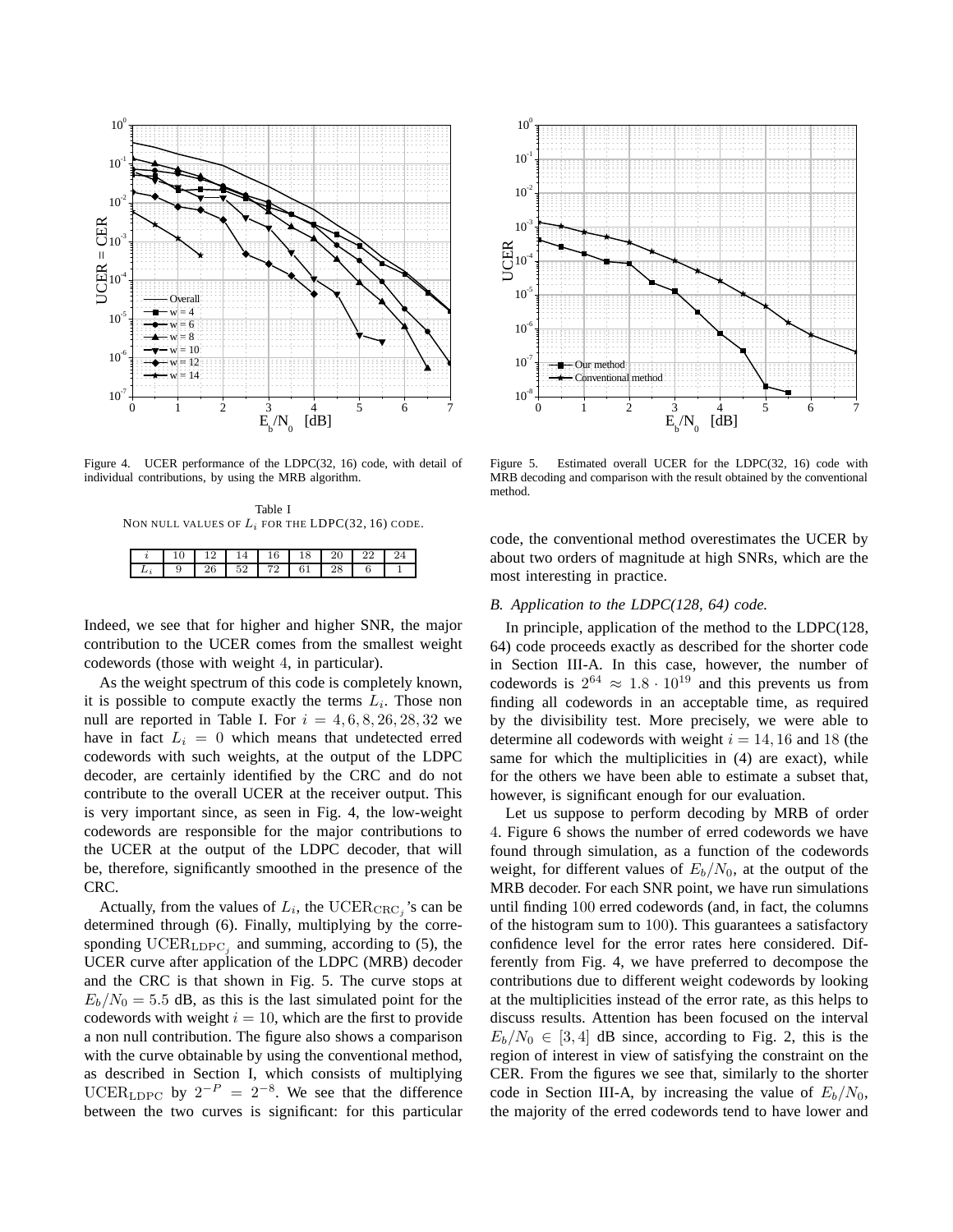

Figure 6. Multiplicities of erred codewords at the output of the MRB decoder.

lower weights. Actually, this mechanism becomes even more evident by considering  $E_b/N_0 > 4$  dB; the corresponding histograms are not reported here for the sake of brevity. We can conclude that if the SNR value is sufficiently high, the UCER<sub>LDPC</sub> curve is dominated by these low weight codewords, and the estimation error is acceptable, in the neighborhood of  $E_b/N_0 = 3.5$  dB, by considering weights up to 28.

As mentioned above, in this case we are not able to find the complete  $L_i$ -distribution, as we do not know the complete set of codewords. However, by using the subset of codewords we have found, we have been able to establish that  $L_{14} = L_{16} = L_{18} = 0$ . This result is exact, as for these weights the divisibility test was realized exhaustively. Accordingly, the sum in (5) can start from  $j = 20$ . On the other hand, for the reasons explained above, we can truncate the sum at  $j = 28$ , at the cost of an acceptable error.

Following this strategy, we have estimated the values of  $L_j$ , on the basis of the available codewords, for  $j =$  $20, 22, 24, 26$  and  $28$ , replaced them in (6) (where the  $A_j$  val-



Figure 7. Estimated overall UCER for the LDPC(128, 64) code, with MRB decoding, and comparison with the result obtained by the conventional method.

ues are approximate as well), and finally combined the values of UCER<sub>CRC</sub><sub>j</sub> so obtained with those of UCER<sub>LDPC<sub>j</sub></sub>. This way, we have been able to derive a meaningful estimate of the overall UCER at the receiver output. The result of such processing is shown in Fig. 7 where, similarly to Fig. 5, a comparison has been done with the curve obtained by applying the conventional method, that here consists of multiplying UCER<sub>LDPC</sub> by  $2^{-P} = 2^{-16}$ . We see that, contrary to the LDPC(32, 16) code, in this case our method provides a curve very close to that achievable by applying the conventional method. Therefore, the latter can be applied with good confidence.

From a practical point of view, the most important conclusion we can draw from Fig. 7 is that concatenation of the LDPC MRB decoder and the CRC allows to satisfy the constraint on the UCER at the working point fixed by the CER; at  $E_b/N_0 = 3.6$  dB, in fact, we have UCER  $\approx 10^{-10}$ . Actually, this conclusion could be drawn directly by applying the conventional method but the fact to have proven it by exploiting a more rigorous approach makes the analysis more convincing.

As seen in Fig. 3, when the SPA-LLR is used for decoding the LDPC(128, 64) code the CRC is unnecessary, as the UCER requirement is satisfied at  $E_b/N_0 = 5.2$  dB, that is the working point fixed by the constraint on the CER. However, the CRC can further lower the value of the UCER, this way increasing the margin with respect to the fixed requirement. So, the analysis developed above in case of applying the MRB algorithm has been repeated for the SPA-LLR. Figure 8 shows the number of erred codewords we have found through simulation, as a function of the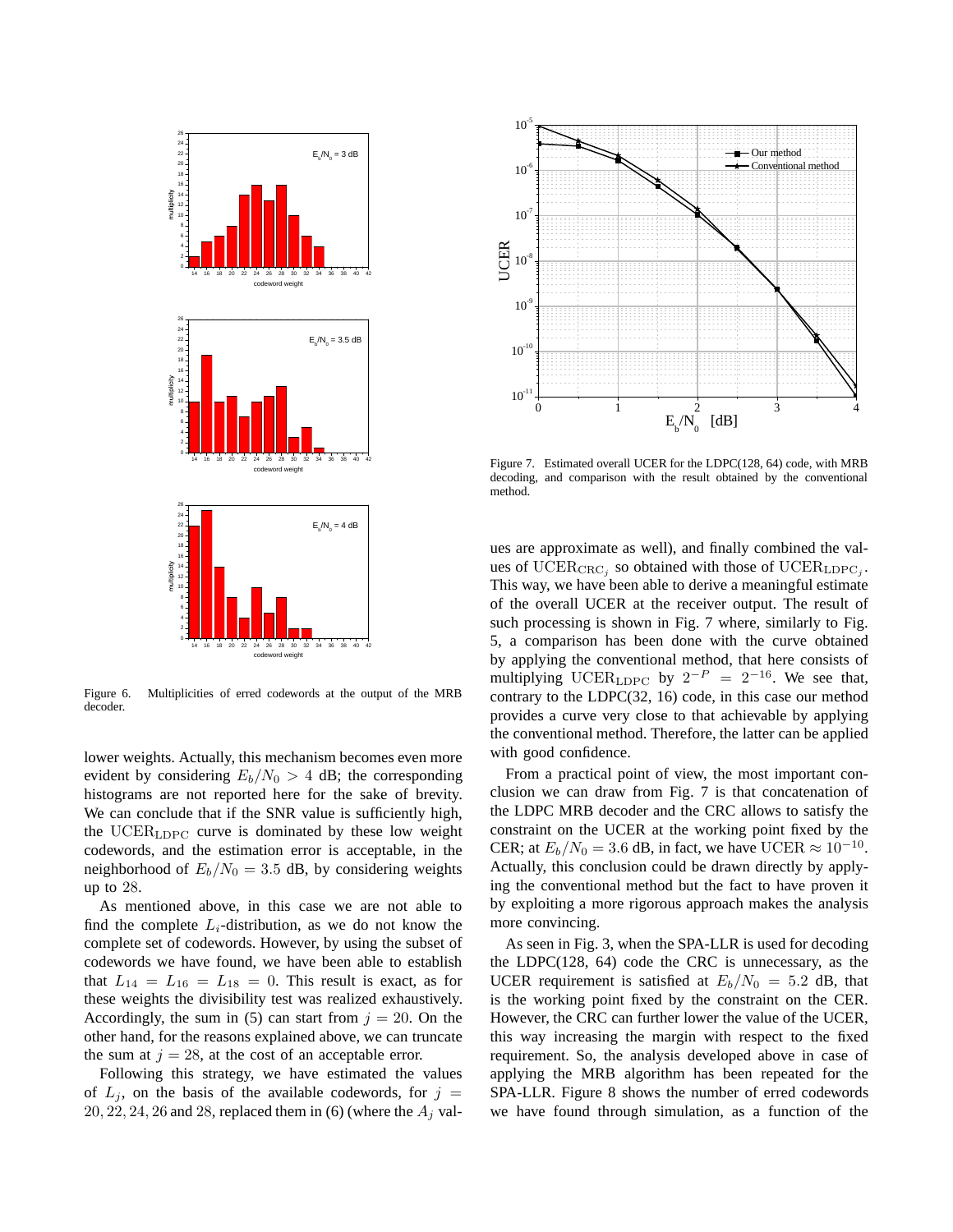

Figure 8. Multiplicities of erred codewords at the output of the SPA-LLR decoder.

codewords weight, for values of  $E_b/N_0 \in [4, 5]$  dB, at the output of the SPA-LLR decoder. Even more than in Fig. 6 we see that the weights of the erred codewords tend to be concentrated around the smallest values. Despite the fact that the multiplicities have been found by simulating as large numbers of codewords as to have 500, 000 erred codewords in total, the number of undetected errors, particularly at  $E_b/N_0 = 5$  dB, is very small. However, even excluding the last point, the mentioned trend towards lower and lower weights is confirmed by the other values of  $E_b/N_0$  (where the statistical confidence is higher).

By combining the values of  $\mathrm{UCER}_{\mathrm{LDPC}_j}$ , obtainable from Fig. 8 (and similar for smaller  $E_b/N_0$ ), with those of  $\mathrm{UCER}_{\mathrm{CRC}_j}$ , according to (6), we obtain the curve in Fig. 9 which contains also the comparison with the conventional method. Contrary to Fig. 7, the result obtained through our method in this case is appreciably different from that obtained through the conventional method. Both curves do not reach  $E_b/N_0 = 5.2$  dB because of the lack of statistical confidence of the simulation results. However, there is no



Figure 9. Estimated overall UCER for the LDPC(128, 64) code, with SPA-LLR decoding, and comparison with the result obtained by the conventional method.

doubt that the concatenation of the LDPC SPA-LLR decoder and the CRC allows to satisfy the constraint on the UCER at the working point fixed by the CER.

# *C.* Extension to the case of  $N > 1$ .

The analysis developed in the previous sections assumed  $N = 1$ . The conclusions drawn, however, remain basically unchanged even when the encoded TF consists of more than one codeword.

Let us consider the LDPC(128, 64) code. In the most general case, the information sequence input to LDPC encoding before transmission over the channel can be written as the vector  $[\mathbf{s}_1 | \mathbf{s}_2 | ... | \mathbf{s}_N | \mathbf{p}]$ , where each sub-vector  $\mathbf{s}_i$ , with  $i = 1, 2, ..., N - 1$ , has size k, while s<sub>N</sub> has size  $k - 16$ and p is the CRC syndrome computed over all previous bits. After transmission and LDPC decoding, one or more of these sub-vectors may be erred, depending on the decodings that failed. However, the probability that two or more decodings result in undetected errors is obviously much smaller than the probability that a single undetected error event occurs. So, it is realistic to consider the contribution due to a single failure as dominant. The probability of this event has been computed in the previous sections for  $N = 1$ . So, the previous analysis, under the assumption of a single failure, strictly holds when the error occurs in  $s_N$ .

We remind that the divisibility test, which is at the basis of our method, consists of dividing the polynomial representing the information vector resulting from LDPC decoding by the generator polynomial of the CRC. Let us suppose that LDPC decoding of the N-th codeword incurred in an undetected error, thus producing  $[\mathbf{s}_1|\mathbf{s}_2] \dots |\mathbf{t}_N]$  as the information vector